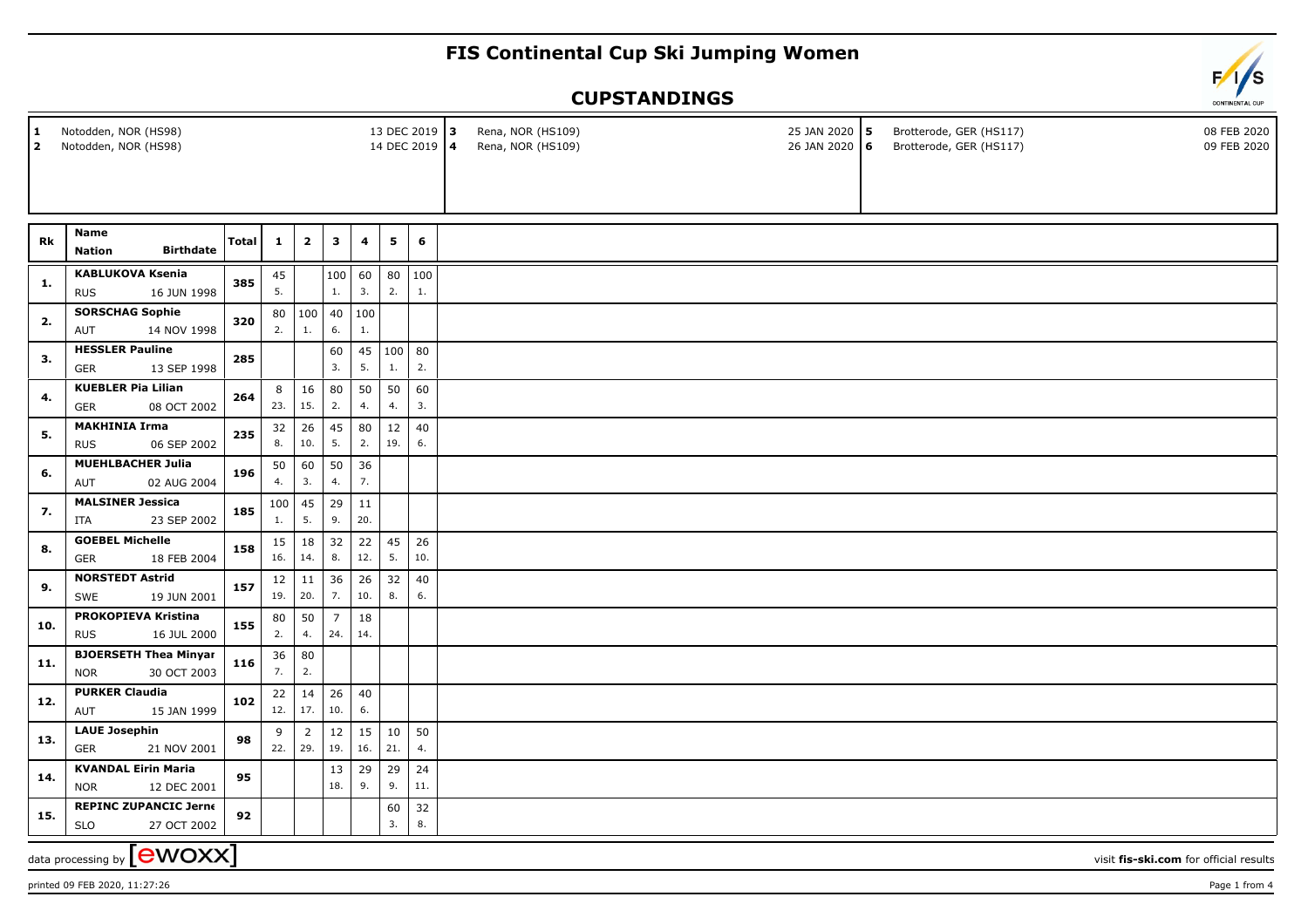| Rk  | <b>Name</b>                                     | <b>Total</b> | $\mathbf{1}$   | $\overline{\mathbf{2}}$ | 3    | 4   | 5         | 6   |  |
|-----|-------------------------------------------------|--------------|----------------|-------------------------|------|-----|-----------|-----|--|
|     | <b>Birthdate</b><br><b>Nation</b>               |              |                |                         |      |     |           |     |  |
| 16. | <b>MOHARITSCH Vanessa</b>                       | 86           | $\overline{4}$ | $6\phantom{1}6$         | 14   |     | 40        | 22  |  |
|     | AUT<br>16 OCT 2002                              |              | 27.            | 25.                     | 17.  |     | 6.        | 12. |  |
| 16. | <b>JAEKLE Anna</b>                              | 86           | 10             |                         | 11   | 9   | 36        | 20  |  |
|     | GER<br>10 MAY 2003                              |              | 21.            |                         | 20.  | 22. | 7.        | 13. |  |
| 18. | <b>AVOCAT GROS Oceane</b>                       | 80           | 40             | 40                      |      |     |           |     |  |
|     | FRA<br>23 APR 1997                              |              | 6.             | 6.                      |      |     |           |     |  |
| 19. | <b>BRAATEN Ingebjoerg Sa</b>                    | 77           |                |                         | $22$ | 24  | 13        | 18  |  |
|     | 20 SEP 1999<br><b>NOR</b>                       |              |                |                         | 12.  | 11. | 18.       | 14. |  |
| 20. | <b>MAZI Pia</b>                                 | 67           |                |                         |      |     | 22        | 45  |  |
|     | <b>SLO</b><br>23 DEC 2002                       |              |                |                         |      |     | 12.       | 5.  |  |
| 20. | <b>SDERZHIKOVA Valentina</b>                    | 67           | 24             | 9                       | 20   | 14  |           |     |  |
|     | KAZ<br>30 JAN 2001                              |              | 11.            | 22.                     | 13.  | 17. |           |     |  |
| 20. | <b>HUBER Julia</b>                              | 67           | 16             | 20                      | 18   | 13  |           |     |  |
|     | AUT<br>29 NOV 1998                              |              | 15.            | 13.                     | 14.  | 18. |           |     |  |
| 20. | <b>SKATVEDT Karoline</b>                        | 67           | 6              | 5                       | 24   | 32  |           |     |  |
|     | 02 APR 2000<br><b>NOR</b>                       |              | 25.            | 26.                     | 11.  | 8.  |           |     |  |
| 24. | <b>ELLMAUER Katharina</b>                       | 58           | 11             | 8                       |      |     | 24        | 15  |  |
|     | 01 AUG 2000<br>AUT                              |              | 20.            | 23.                     |      |     | 11.       | 16. |  |
| 24. | <b>RAJDA Kinga</b>                              | 58           | 26<br>10.      | 32<br>8.                |      |     |           |     |  |
|     | POL<br>22 DEC 2000                              |              |                |                         |      |     |           |     |  |
| 26. | <b>FORSSTROEM Susanna</b><br>FIN<br>19 APR 1995 | 56           | 20<br>13.      | 36<br>7.                |      |     |           |     |  |
|     | <b>LOGAR Lara</b>                               |              |                |                         |      |     |           | 29  |  |
| 27. | <b>SLO</b><br>12 MAR 2003                       | 55           |                |                         |      |     | 26<br>10. | 9.  |  |
|     | <b>LUSSI Nina</b>                               |              |                |                         | 8    | 12  | 16        | 12  |  |
| 28. | <b>USA</b><br>29 MAR 1994                       | 48           |                |                         | 23.  | 19. | 15.       | 19. |  |
|     | <b>MORAT Lucile</b>                             | 42           | 18             | 24                      |      |     |           |     |  |
| 29. | FRA<br>15 JUN 2001                              |              | 14.            | $11.$                   |      |     |           |     |  |
|     | <b>RAUTIONAHO Jenny</b>                         |              | 29             | 13                      |      |     |           |     |  |
| 29. | 26 JUL 1996<br>FIN                              | 42           | 9.             | 18.                     |      |     |           |     |  |
|     | <b>MARKUTA Katja</b>                            |              |                |                         |      |     | 20        | 16  |  |
| 31. | <b>SLO</b><br>17 JAN 2001                       | 36           |                |                         |      |     | 13.       | 15. |  |
| 32. | <b>PARK Guylim</b>                              |              | $13 \mid 22$   |                         |      |     |           |     |  |
|     | 27 FEB 1999<br>KOR                              | 35           | 18.            | 12.                     |      |     |           |     |  |
|     | <b>SZWAB Joanna</b>                             |              | 3              | 29                      |      |     |           |     |  |
| 33. | POL<br>17 FEB 1997                              | 32           | 28.            | 9.                      |      |     |           |     |  |
|     | <b>WESTMAN Frida</b>                            |              |                |                         | 9    | 20  |           |     |  |
| 34. | SWE<br>10 JAN 2001                              | 29           |                |                         | 22.  | 13. |           |     |  |

data processing by **CWOXX** visit **fis-ski.com** for official results

printed 09 FEB 2020, 11:27:26 Page 2 from 4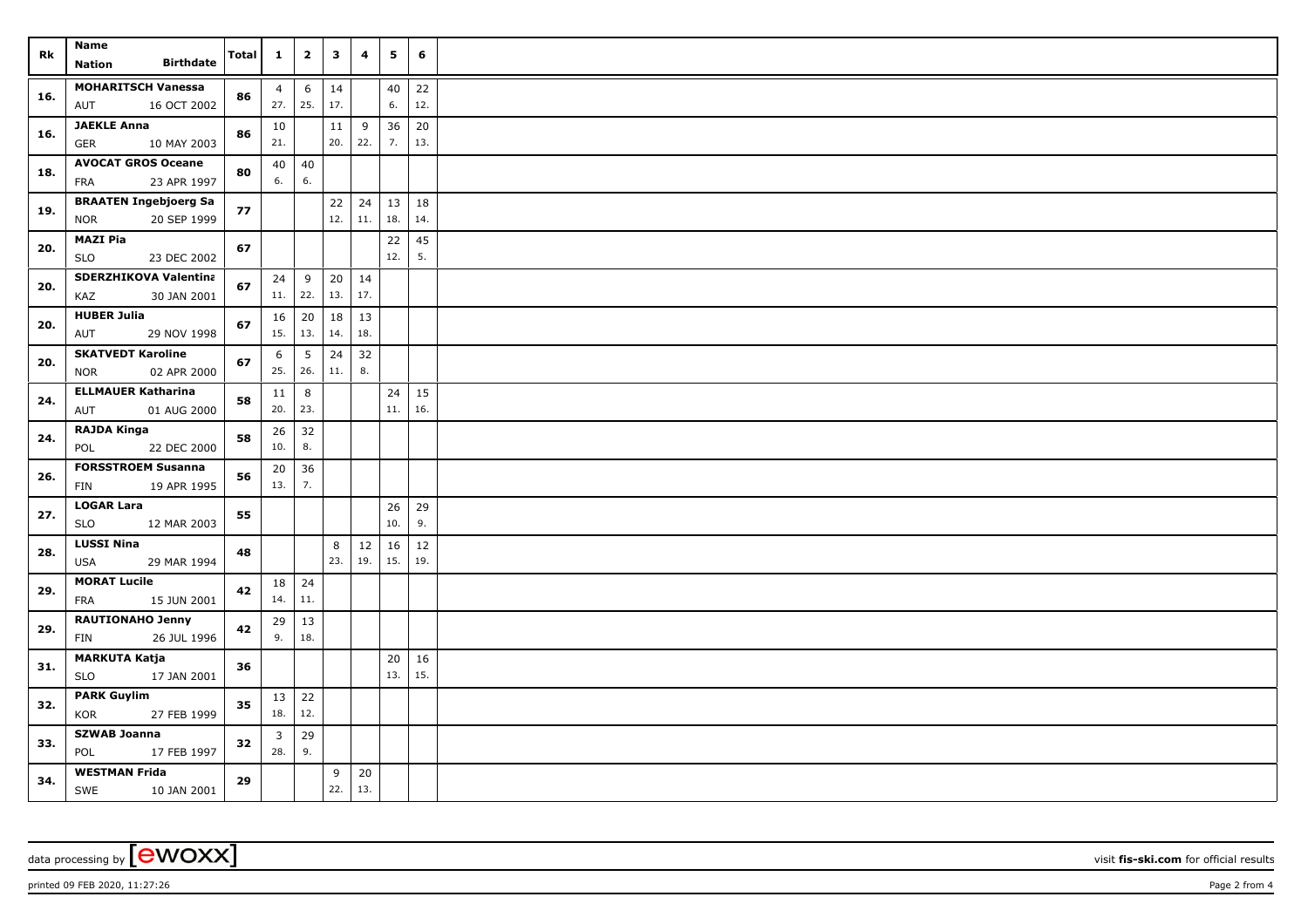| Rk  | Name<br><b>Birthdate</b><br>Nation                          | Total      | $\mathbf{1}$          | $\mathbf{2}$          | $\overline{\mathbf{3}}$ | 4                     | 5                     | 6                     |  |
|-----|-------------------------------------------------------------|------------|-----------------------|-----------------------|-------------------------|-----------------------|-----------------------|-----------------------|--|
| 34. | <b>JEREB Ana</b><br><b>SLO</b><br>17 APR 2004               | 29         |                       |                       |                         |                       | 15<br>16.             | 14<br>17.             |  |
| 36. | <b>JENCOVA Veronika</b><br>CZE<br>24 MAR 2004               | 27         |                       |                       |                         |                       | 14<br>17.             | 13<br>18.             |  |
| 37. | <b>SUBBOTINA Anastasiia</b><br><b>RUS</b><br>28 JUN 2004    | 26         |                       |                       | 10<br>21.               | 16<br>15.             |                       |                       |  |
| 38. | <b>SIEFF Annika</b><br>ITA<br>27 OCT 2003                   | 25         |                       |                       | 15<br>16.               | 10<br>21.             |                       |                       |  |
| 39. | <b>WIEGELE Hannah</b><br>AUT<br>22 SEP 2001                 | 24         |                       |                       | 16<br>15.               | 8<br> 23.             |                       |                       |  |
| 40. | <b>BORODINA Alina</b><br>10 FEB 2002<br><b>RUS</b>          | $\bf 22$   | $\overline{7}$<br>24. | 15<br>16.             |                         |                       |                       |                       |  |
| 41. | PEKHA Dayana<br>06 APR 2001<br>KAZ                          | ${\bf 20}$ |                       |                       |                         |                       | 11<br>20.             | 9<br>22.              |  |
| 41. | <b>VETRIH Nika</b><br><b>SLO</b><br>17 DEC 2003             | 20         |                       |                       |                         |                       | 9<br>22.              | 11<br>20.             |  |
| 43. | <b>HIGHFILL Jillian</b><br>17 MAY 2004<br>USA               | 18         |                       |                       |                         |                       | 8<br>23.              | $10\,$<br>21.         |  |
| 43. | <b>KOTHBAUER Sophie</b><br>18 OCT 2003<br>AUT               | 18         |                       |                       |                         |                       | 18<br>14.             |                       |  |
| 43. | <b>TWARDOSZ Anna</b><br>12 APR 2001<br>POL                  | 18         | 14<br>$17.$ 27.       | $\overline{4}$        |                         |                       |                       |                       |  |
| 46. | <b>BARANTCEVA Aleksandra</b><br>22 DEC 2001<br><b>RUS</b>   | 15         | 5<br>26.              | 10<br>21.             |                         |                       |                       |                       |  |
| 47. | <b>AMBLE Eva Elise Johanse</b><br>11 AUG 1999<br><b>NOR</b> | 14         |                       |                       |                         |                       | $\overline{7}$<br>24. | $\overline{7}$<br>24. |  |
| 47. | <b>LARSON Cara</b><br><b>USA</b><br>05 NOV 2000             | 14         |                       |                       |                         |                       | 6<br>25.              | 8<br>23.              |  |
| 49. | SHISHKINA Veronika<br>KAZ<br>18 AUG 2003                    | 12         |                       | 12<br>19.             |                         |                       |                       |                       |  |
| 50. | <b>JONES Paige</b><br><b>USA</b><br>30 AUG 2002             | 11         |                       | $\overline{3}$<br>28. | $\overline{4}$<br>27.   | $\overline{4}$<br>27. |                       |                       |  |
| 50. | <b>MACUGA Samantha</b><br>17 FEB 2001<br>USA                | 11         |                       |                       |                         |                       | 5<br>26.              | 6<br>25.              |  |
| 50. | <b>KONDERLA Nicole</b><br>POL<br>08 DEC 2001                | 11         |                       |                       | 5 <sup>5</sup><br>26.   | 6<br>25.              |                       |                       |  |
| 53. | <b>AMBROSI Martina</b><br>ITA<br>07 APR 2001                | 9          |                       |                       | $\overline{2}$<br>29.   | $\overline{7}$<br>24. |                       |                       |  |

data processing by **CWOXX** visit **fis-ski.com** for official results

printed 09 FEB 2020, 11:27:26 Page 3 from 4